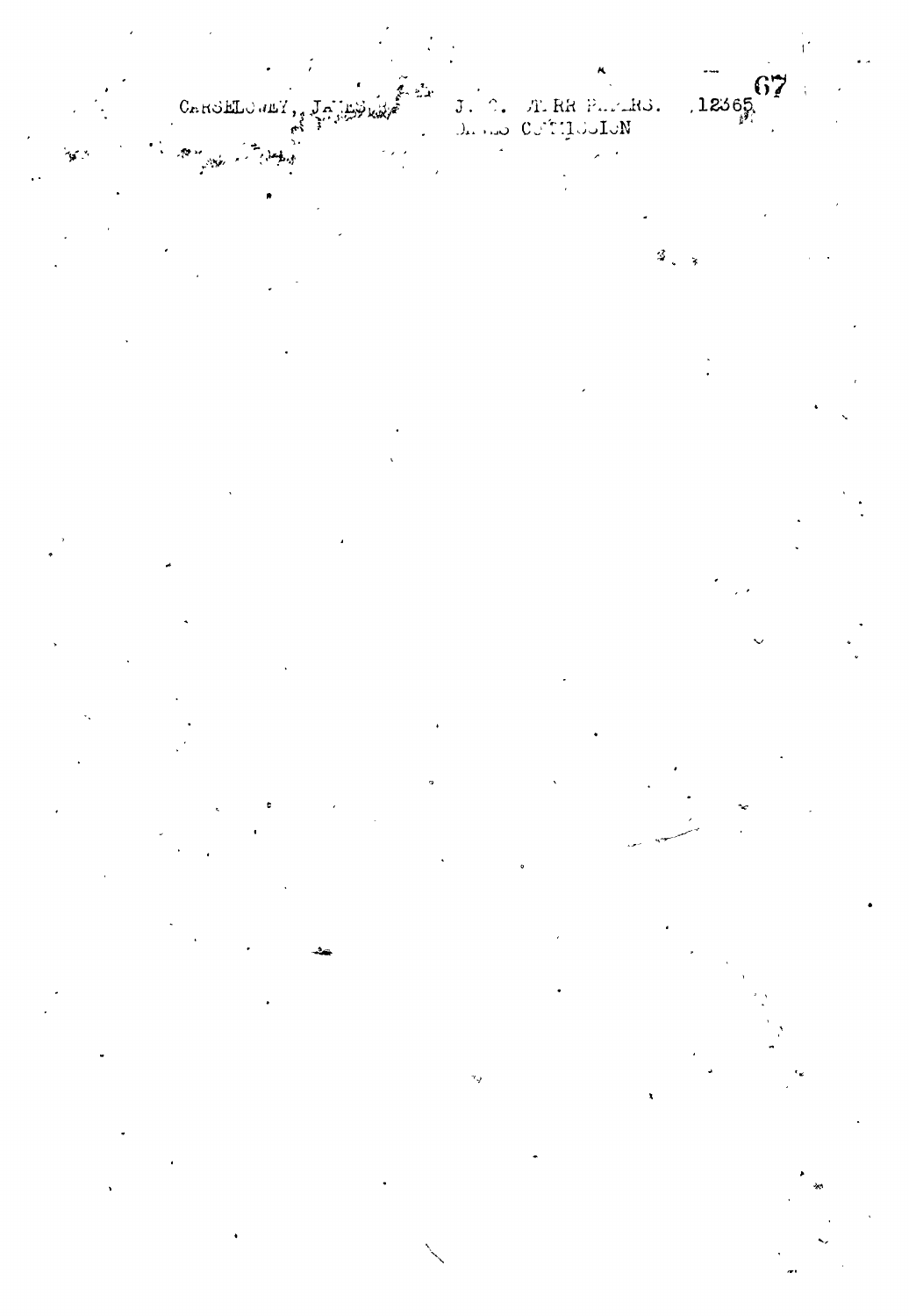#### CARSELOWEY, JAMES R-J. C. STARR PAPERS

14YING OFF 80,000 HEIRS The *Quawes* Commission A hind Of *Executor* For lndians

By J. C. Starr Larch 4, 1903.

Within a few hours riae of lansas City is a territory about the size of the state of Ohio. In this land were laws as different from those of hansas and Missouri as are the laws of Turkey from those of England. leople and institutions more foreign to Missouri than are those of, say, Ecuador.

This strange land traded with hansas City, sent cattle, sheep and some grain, but used little of its millions of acres of land as the hansan would use it. It was socialism, in the sense that no one man owned land. The people held it in common. Towns and cities grew in it but every man who puilded did so with the risk that he might lose his improvements, having nothing that would be called a title in the states. The people had their own laws: some made death a punishment for stealing and a public whipping on the bare back the penalty for manslaughter.

They had been sent to this country many years ago from land that the white man wanted in the East and it had been given to them forever. They had their own languages, their own alphabet,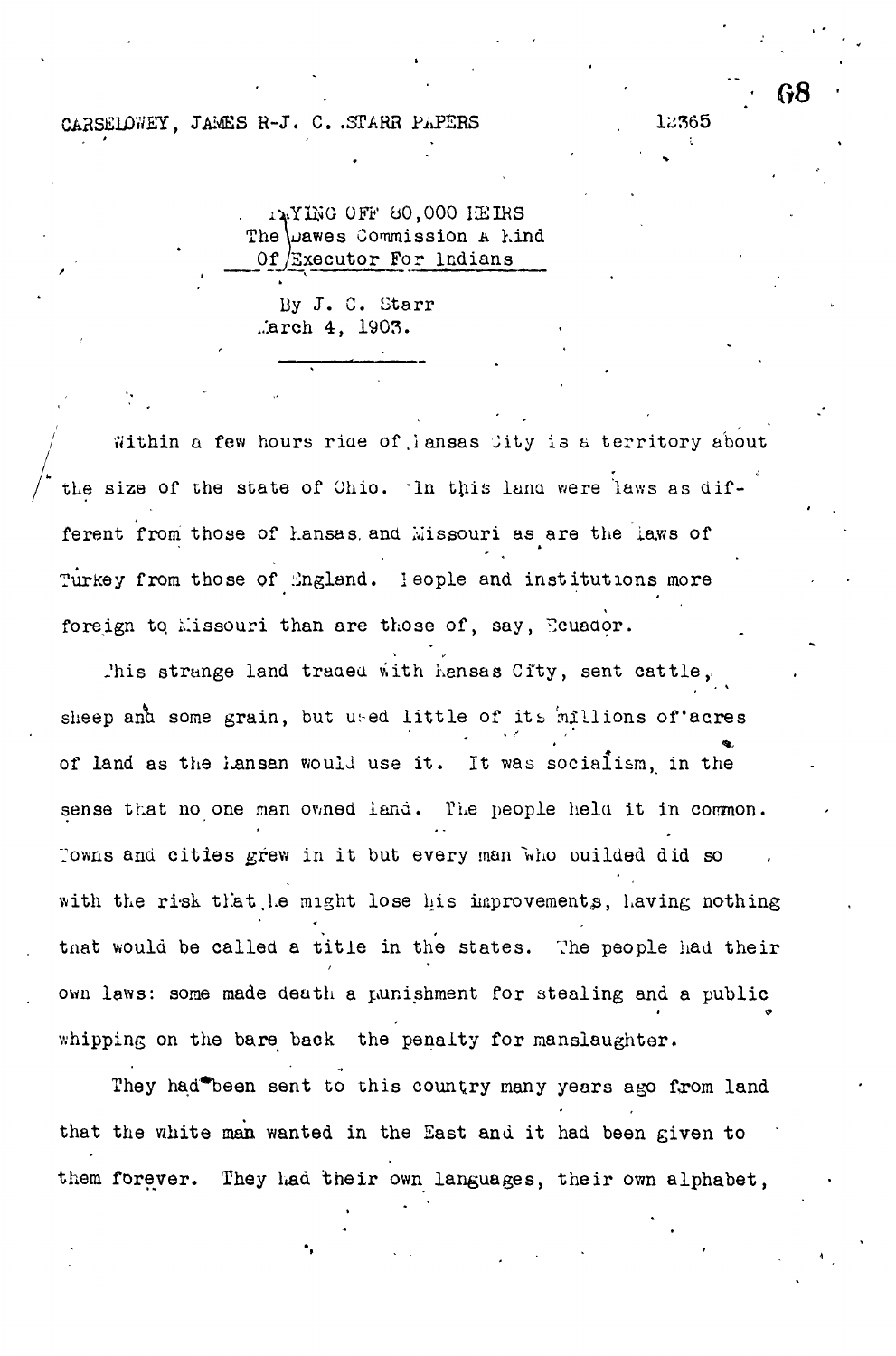CARSELOWEY, JALES R. - J. C. STARR PAFIRS 12365

greater republic. their own rulers, they were little republics, surrounded by a

• » •

That was the state of the Five Jivilized Tribes when' Congress in 1898, by the passage of the Curtis Act,undertook to bring these people under laws of the United States and incidentally to give the ..hite ..an opportunity to make productive the land which foreigners had not developed. The ownership of the millions of acres worked nere and there with a patch of cotton, or corn, or with cattle, whose grass bills were paid by white owners, was to be made possible for others, than for the foreign people who held them in common. At the same time these people were to be protected. They are not so provident as their white neighbors. Diplomacy was used to convince then that their interest demanded that they acceptthe suggestions of the United States and one by one they gave in. , we have the set of  $\mathcal{L}$  , and  $\mathcal{L}$  , and  $\mathcal{L}$ 

The Cherokee people, the most powerful of the Five Civilized lribes held out to the last and their leaders think they received some additional concessions. The fuilbloods of all tribes opposed the change to the  $n.e. n$  -some even dreamed of fighting, as in the old days, but the fullbloods had ceased to rule.  $\Lambda$  one-thirtysecond could vote as effectively as.an indian without a drop of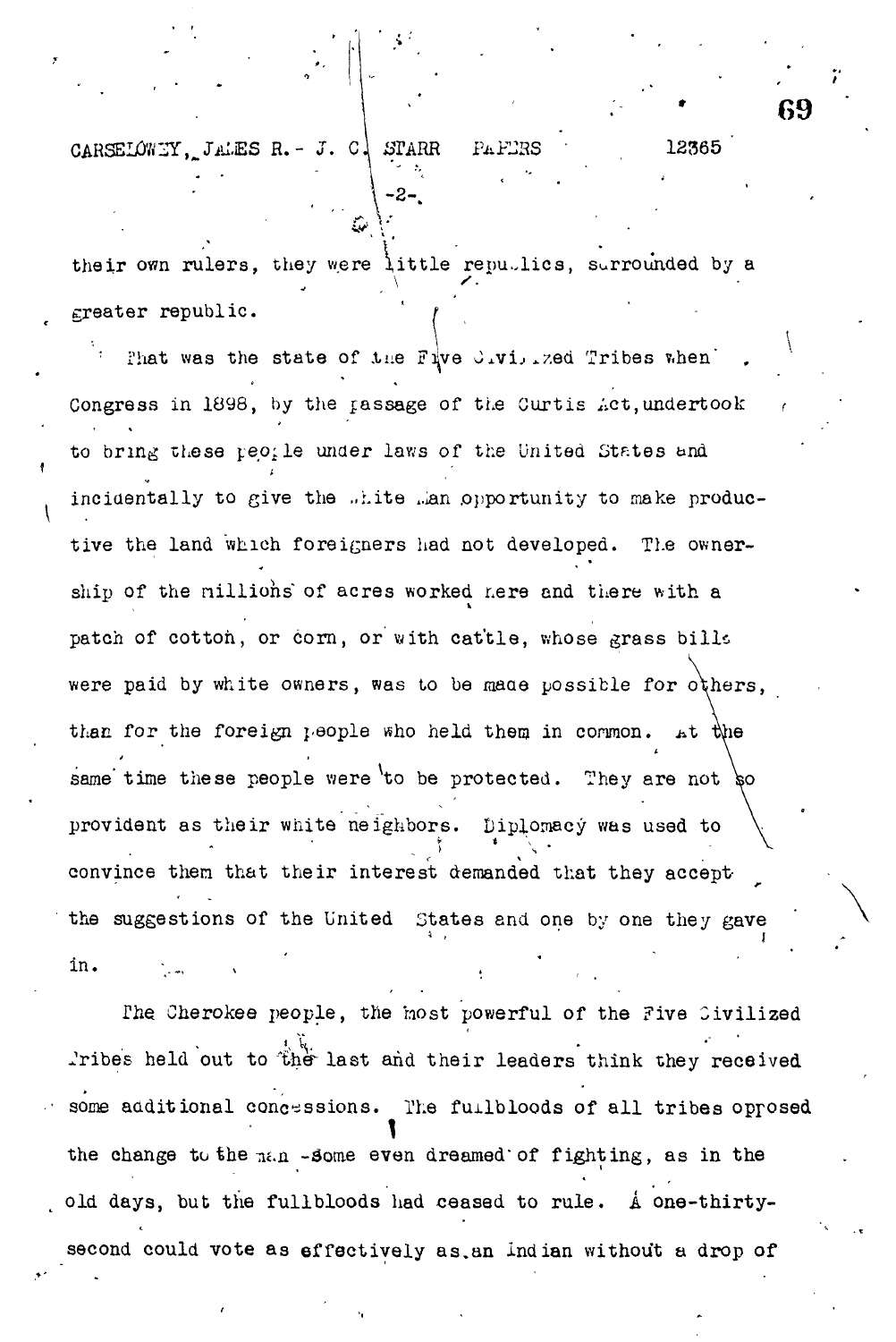4J. C. STARR CARSELOWEY, JAMES R. PAIERS

white blood in him.

## AN ESTATE OF 80,000 HEIRS

12365

The property of five nations - five families- was to be apportioned among the individuals; an estate to be arceled to 80,000 heirs. That was the problem before the Dawes Com-. mission, or as it is officially known, the Commission to the rive Civilized Tribes. Tams Bixby, chairman, Thomas B. keedles of illinois, C. r. preckenridge and ex-Covernor  $\mathcal{F}$ stanley, members.

 $\Delta$ pportionment is the easy word used to designate this administering of an Indian people's estate and means giving each Indian a certain number of acres of land, wherever it might happen to suit the fancy of the administrator. In this case there were thousunds of claimants, whose rights had to be approved or disapproved; there were adopted leirs, heirs who had married into the family and often for the money, herrs who had bought rights, and heirs who had been slaves, or were descendants of slaves to early members of the family. A fine opportunity for will contesty and there were thousands of them which the administrators and the heads of families had to decide. when their decision was not satisfactory, the Secre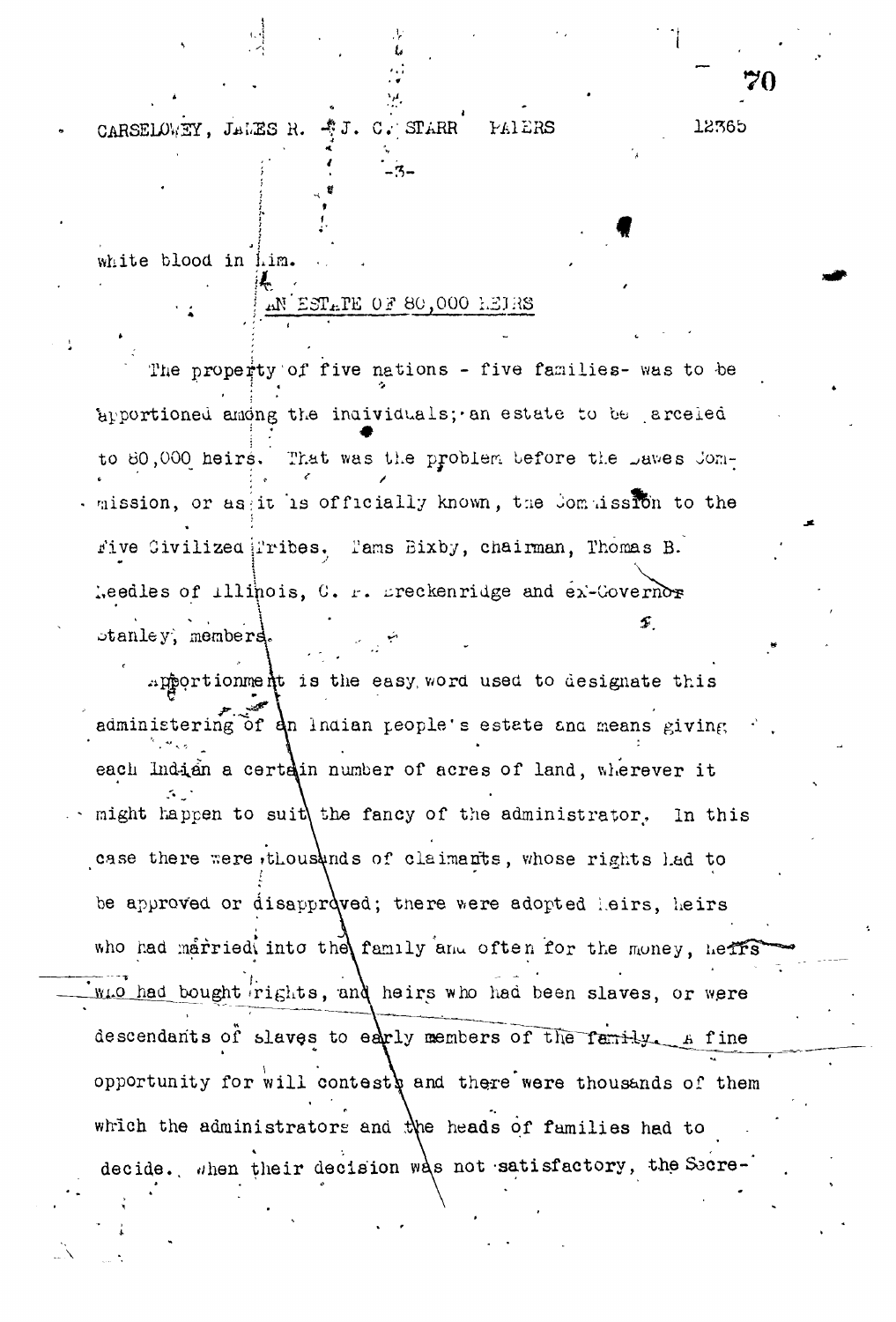CARSELOWEY, JAMES R. - J. C. STARR 1 AFERS

tary of the Interior said the last word.

It was necessary also to treat this confused lot of HO,000 heirs impartially. Some, of the heirs haa been thriftier than others and had improved land, built houses, barns and fences. They had to Le given opportunity to save their improvements, where possible. Sone land was more valuable than others. It would not be fair to give.& man one hundred acres; of fine  $tot$  to land and make another accept the same area in rocky hills.

 $-4 -$ 

!

. 12365

21

All of these points the Dawes Com ission, as administrators of the estates of the Cherokees, Greeks, Serninoles, Jhoccaws and Chickasaws had to consider in that easy word. 'allotment." It was a terrifying task. This is a very general idea of what the Commission had done in the Creek Lation, since the Indians **/** accepted the governments proposal and what it is now doing in accepted the governments proposal and what is not in the government  $\mathcal{O}_\mathcal{A}$ 

The Cherokee family has nearly as many heirs as all the other Kations together. About  $78,000$  of the  $47,000$  claimants will be given a share in the estate. Three years ago the Commission began its work of finaing the heirs. Tarties were sent into the field and notices in Inglish and Cherokee were sent into the fi e la and notice s in Jnglish and Cherokee were

posted before hand, notified all  $\mathcal{L}$  algebras to registe r with  $\mathcal{L}$  algebras to  $\mathcal{L}$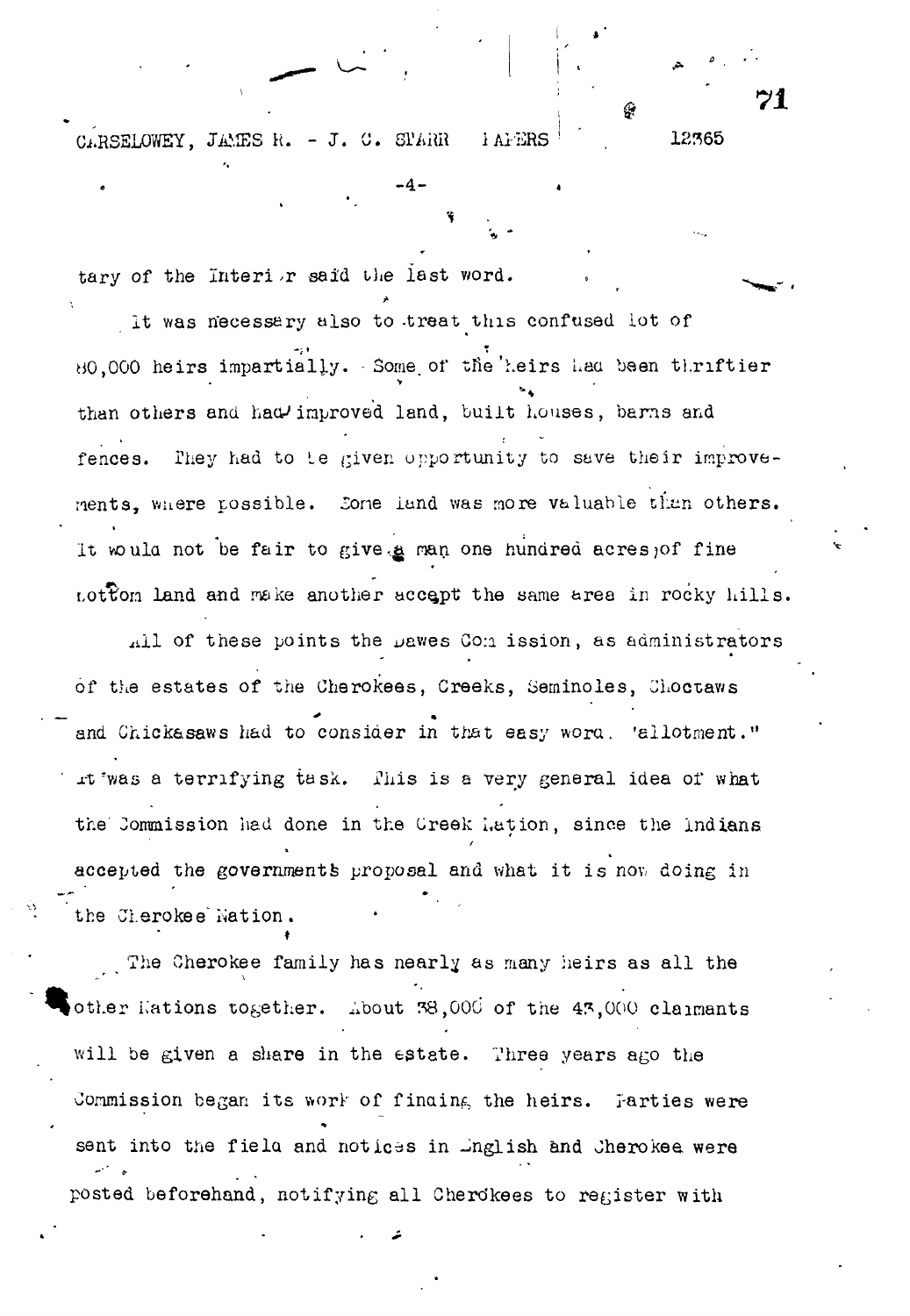12365

 $-5-$ 

these parties.

Those hela eligible were Cherokees by blood and intermarriages; belawares adopted by the Cherokees, adopted Shawnees, and all who had been slaves of Cherokees or were descendants of Cherokee slaves. The trive had prepared its own rells in 1880, when 00, 436 names were registered. Again when they received eight and one-half million dollars for the Cherokee trip, another enrollment was made showing nearly  $20,000$  names and in the tribal census of 1896, 33,000 fypeared as Unerokees. These rolls were used as aids by the Commission but only the 1880 Roll, as it is called, is held conclusive.

## HoROLL ON GO TO JAIL

For six months the earollment parties went from town to town but the fullbloods refused to be enrolled, and another plan had to be adopted. The United tates Court at LusForee ordered leaders of the leetowah Society, the fullblood organiza. tion, to a jear in Euskogee and have themselves and families enrol.ed. Whenever faced with the alternative of enrolling or going to prison, the Indians enrolled. In April, 190., field parties were again sent among the full ploods and found a new society as strong against enroliment, as were the heetoowahs.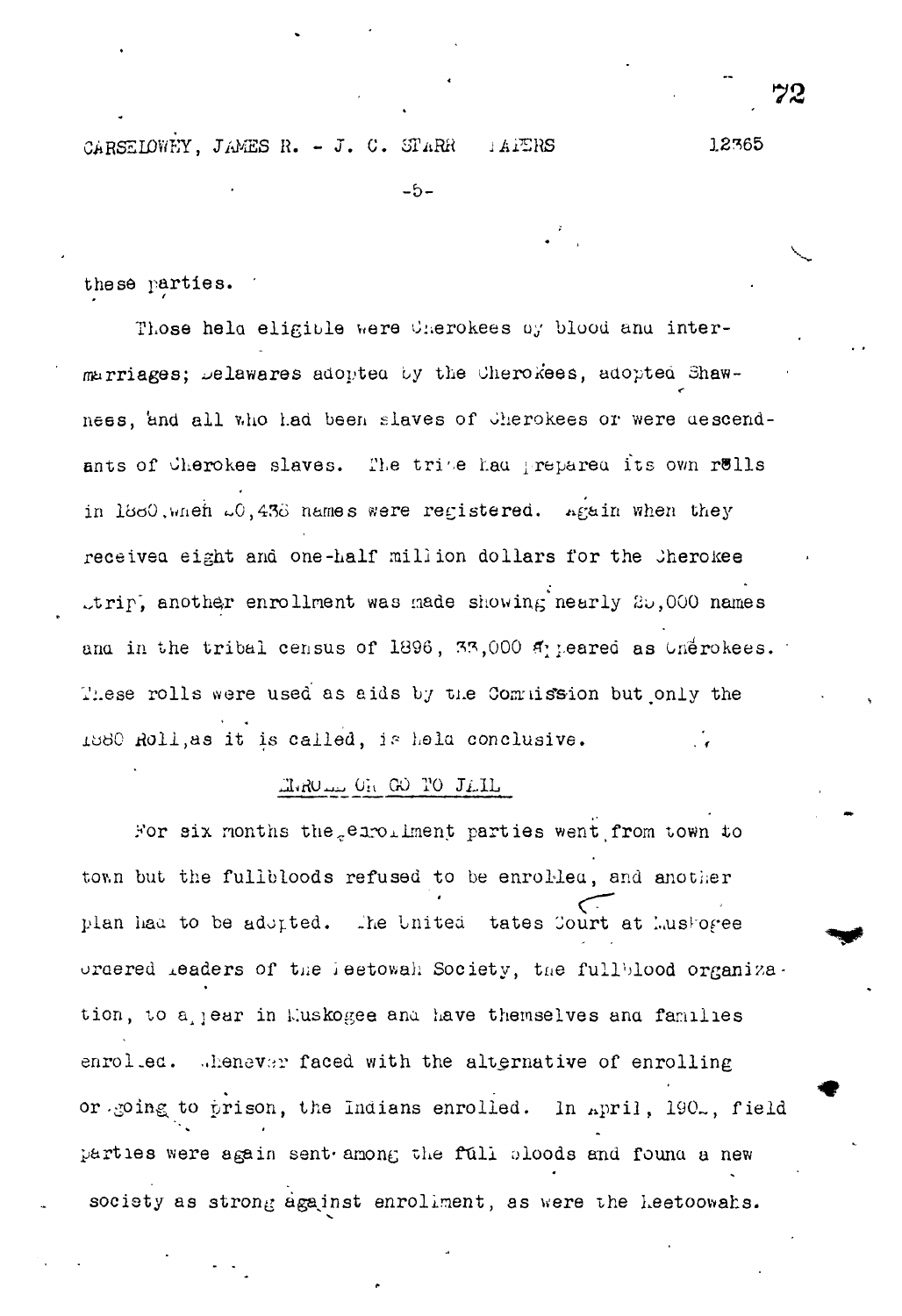CARSELOWEY, JAMES R. - J. C. CTARR  $.$  Al ERS

thenever enrollment parties appeared, the full blood leaders gave every form of amusement, fascinating to indians, miles away from the Commission camp. The influential full aloods promised that the whites would be expelled from the nation and that the tribal laws, abolished by the Jurtis ..ct, would be restored.

In May, the United .tates courts ordered all un-enrolled citizens to appear for enrollment and deputy marshals trought the fullbloods in. The time limit for enrollment was set at July 1, 1902, and by that time 43,4.5 names had been submitted of which 31,511 were accepted without uistute; 7,304 were classified as doubtful and 1, 57 vere rejected. In the  $4^{\circ}$ ,  $42^{\circ}$ are included 6, 6.7 freedmen, as therokee slaves or descendants.

while this task of finding willing and unwilling heirs and claimants was under way, it was necessary for the administrators to have full knowledge of the estate they were to aivide. The indian Territory is the nost thoroughly surveyed land in the United futes. In 1895 the geological survey made very complete topographical maps of the territory and much of this was supplimented by surveying and estimating parties sant out by the

73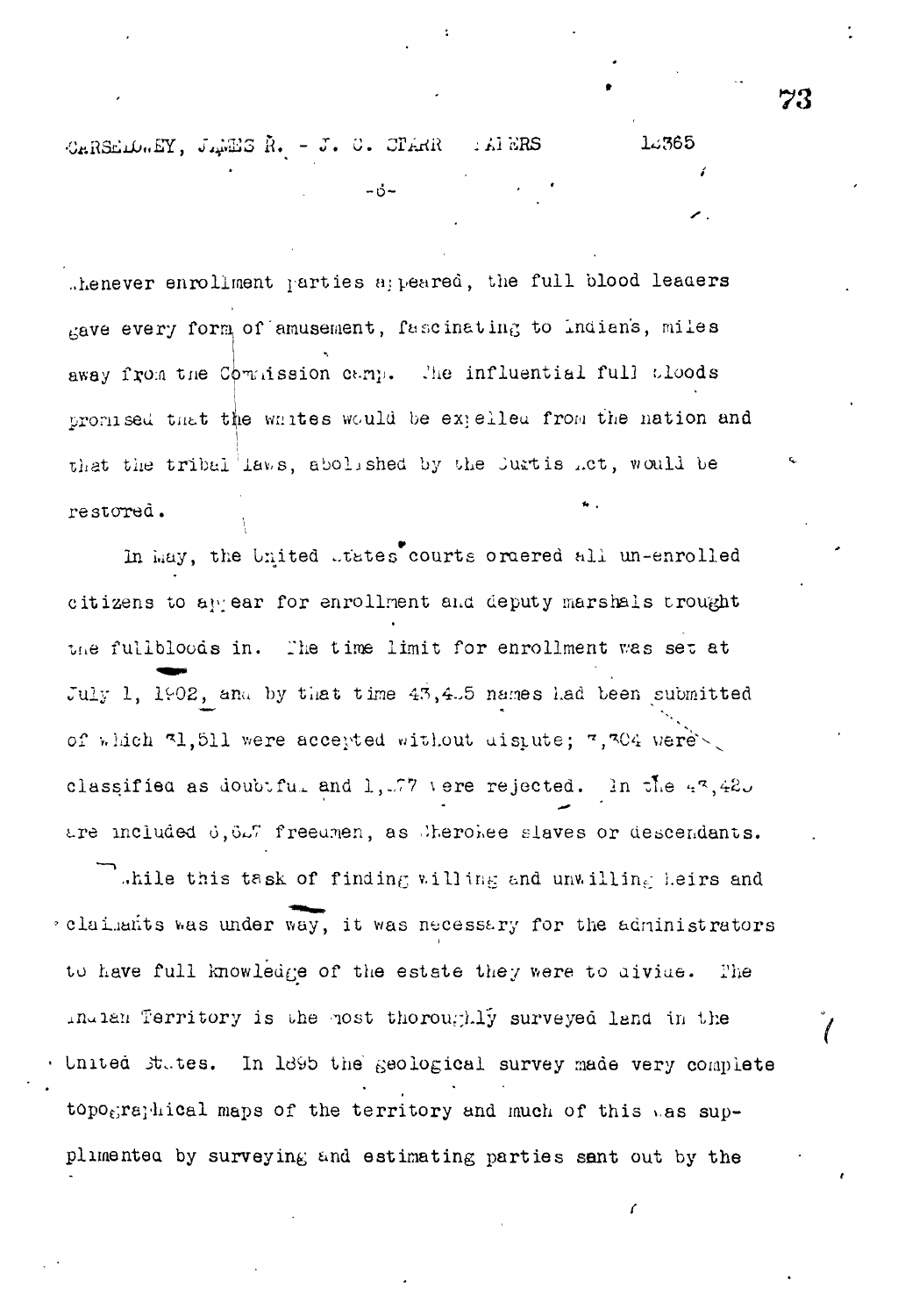CARSELOWEY, JAMES R. -J. C. CTARR 144 ARS

 $-7-$ 

Dawes Commission. In each nation the country was studied and matted.

106 IT WAS GIVER FAIRLY

From these reports the acreage price of land in the Cherokee Mation was placed at 22.96, and apportioning the total number of acres among the citizens it was found that each man, woman and child would be entitled to one hundred and ten average acres after dequations had been made for school sites. townsites, cemeteries, etc. At 22.96 an acre, each allottee would receive land valued at .725.60.

The appraisment parties made eighteen classifications of Cherokee land, giving each a valuation as follows:

 $\overline{A}$  FRAISED VAL. IER  $E$  $C_{L1}$  $SS$ DESCRIPTION ------------ Natural open bottom land -- ----------- $\bar{1}$ 2 ------------ Best Black rairie Land --------------- $. . . 6. . 50$ 3 (a)------------Dottom land covered (ith timber .. thickets- #6.20 3 (b) ------------sest irairie land, other than black------- - 35.00 4 (a) ----------- ottom land subject to overflow--------------  $24.00$ 4 (b) r-------- rairie land smooth and tillable-------------------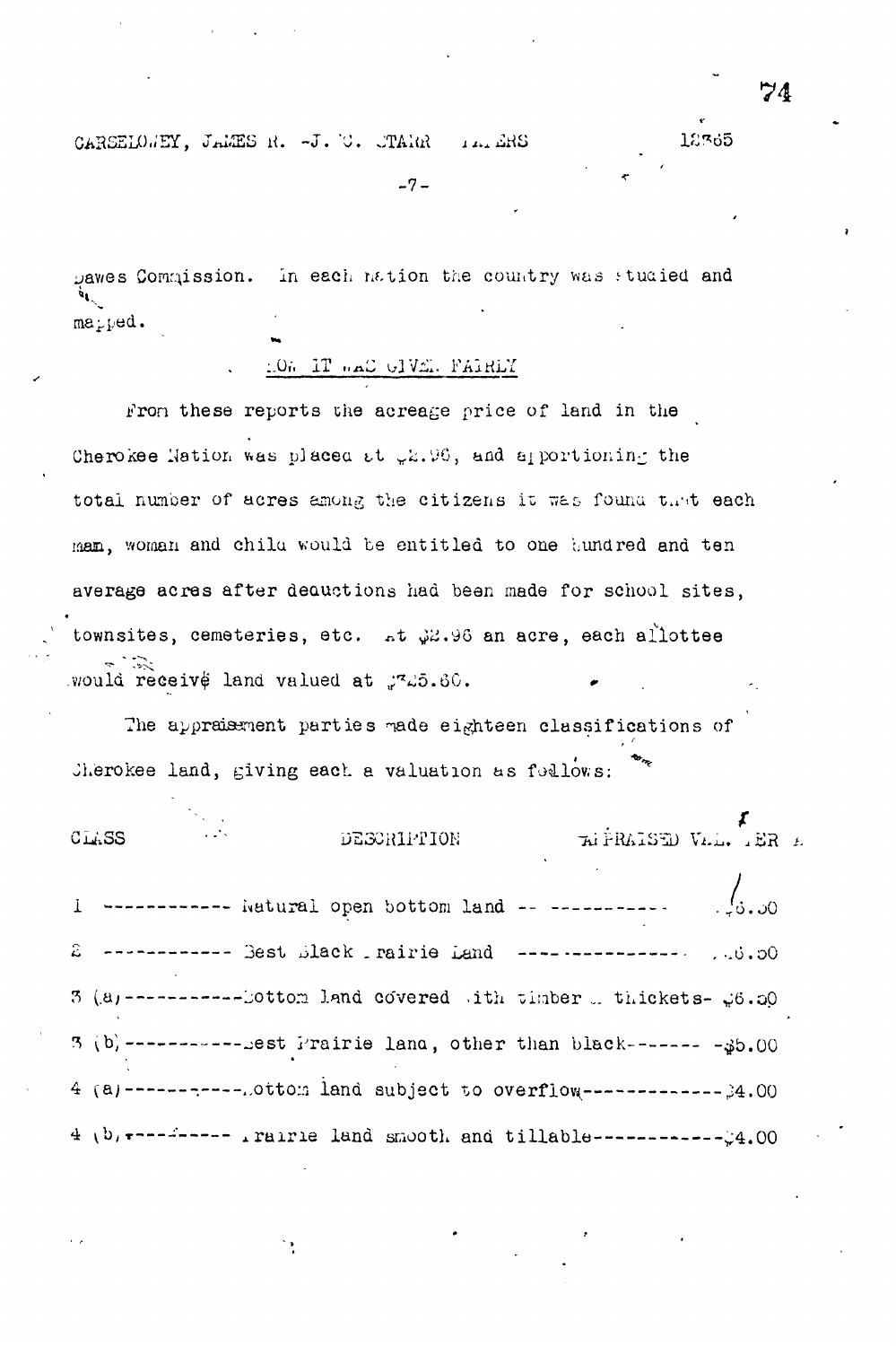CARSELONEY, JALES R. -J. C. STARR PAPERS.

 $5 (b)$ ------------Rolling land, free from rocks--------- $4.00$  $7(6)$ ------------Allali prairie land-------------------  $3.00$  $7 \t{b}$  -----------it. Ily and rocky land-------------------, ... 5 (b)------------ houstain pasture land------------------- 1.50  $9$  (a) ---------- outtain land-sandy loam---------------1.50 v (b) -----------...Ountain, land, siliceous-------- ------ (l.OO  $10, a$ , -----------Rough-and rocky mountain  $ana$ ---------- . . . leto, announce-flint hills------ convenie-announce---

 $-3 -$ 

Lerein the apportionment of this estate differs from that of the usual land apportionment. When the government gives' lana to a citizen, it gives him 160 acres, no hore, no less. The land may be worth  $10$  an acre or it may be worth  $50$  cents; 160 acres wherever the land is subject to homestead law.

In the Cherokee Wation each citizen is entitled to 2725.60 worth of land, and the area depends upon the valuation per acre by the government appraisers. The test bottom land is really worth from .30 to \$50 an acre, but was appraised at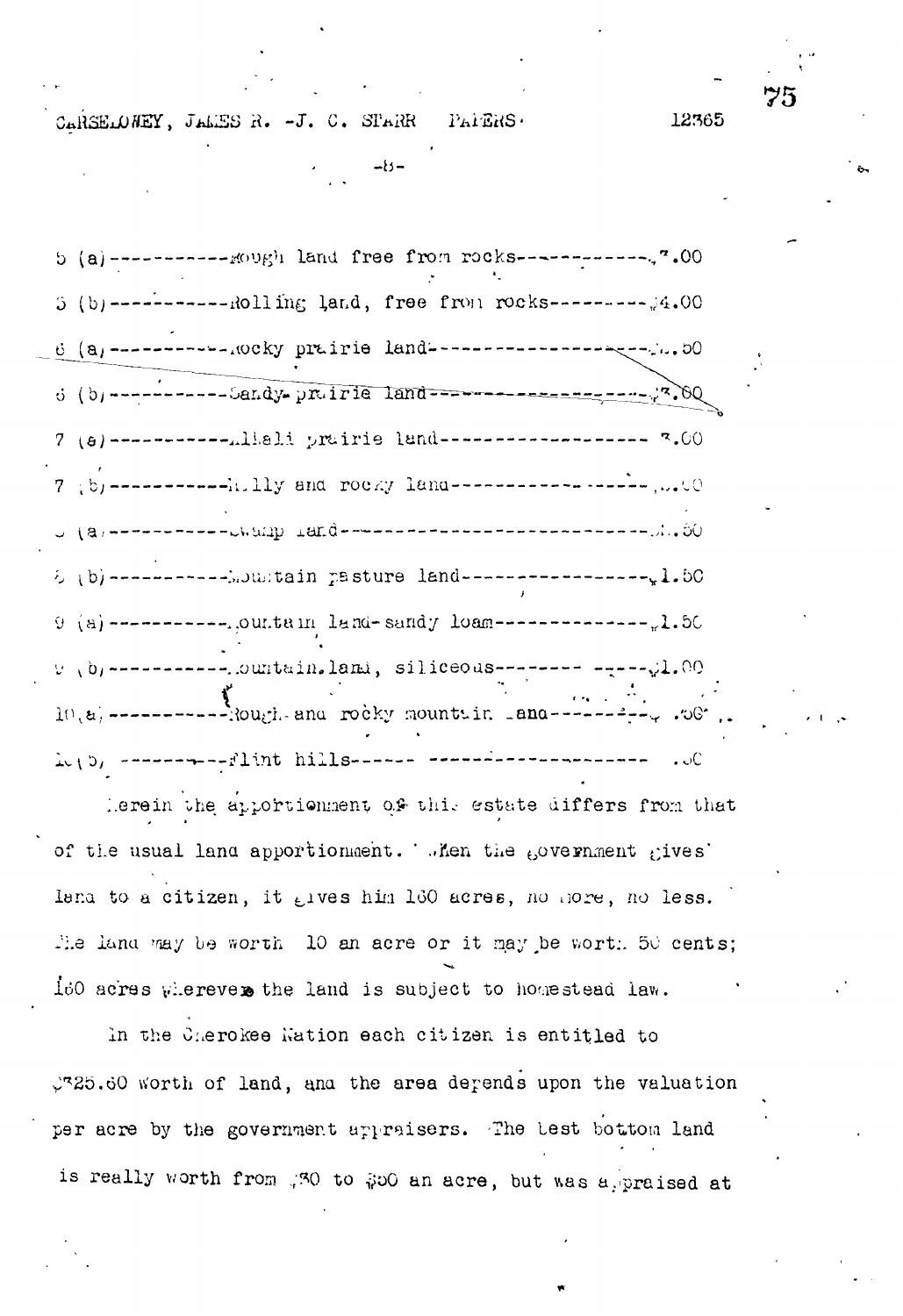12365 t. -J. C. di'ARIf PAPSHS man 1 22  $-9-$ 

.Jb.bO so one allotment there is fifty acres. In the flint hills, at *oO* cents an acre, one allotment is *661* acres.

The next step was to send out cards to all on the rolls, giving each a number and notifying each head of a family, or unnarried aaut, then to appear at the Joanssioner's land office and signify the piece of land he desired to c; il his ov.il. .

The Land Office is now at Vinita, a large brick structure, once the cormitory for the Jld Worcester . cadeny, which was bought by the town of Vinita, and is rented by the bawes Commission for its land office headquarters. The office was establisheu there January 1, 1903 and on May 1st will be removed to Tahlequah, the trioal capital of the Cherokees.

 $\mu$ t half past eight each morning, the office opens for ousiness. Inside is a large entrance roon with doors leading to the offices.  $\Delta x$  is the valls of the room sit Jherokees, waiting for their numbers to be called.  $\Delta n$ y one expecting bucks in blankets, and squaws carrying ; apooses, to come for enrollment is disappointed for there is not a tlanket Indian in the Nation. In fact, few of those waiting have any conspicuous characteristics of the Indian. There are men, coal-black

 $\sim$   $\sim$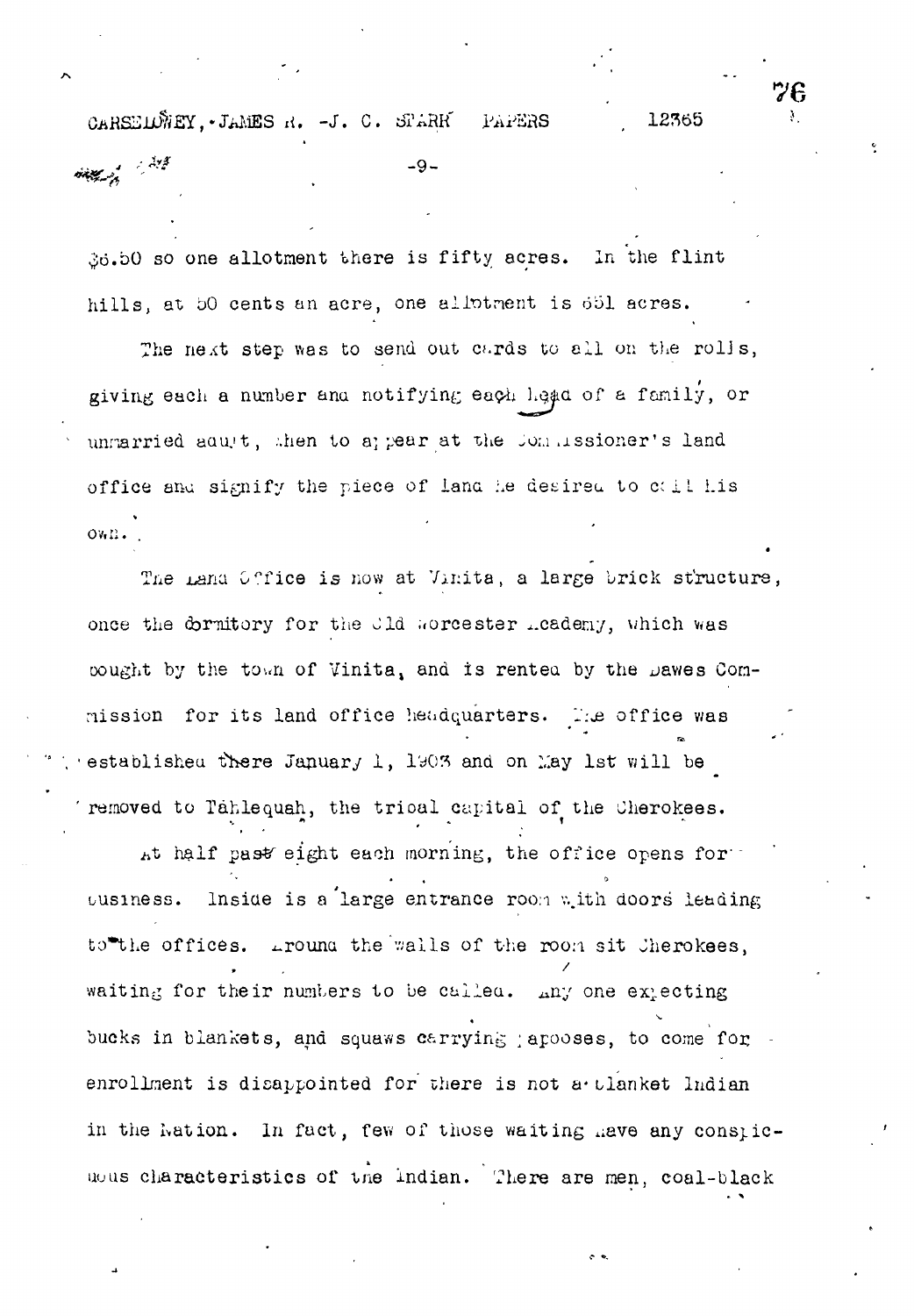CARSELOWEY, JAMES R. J. C. STARR

freedmen, and white women with red hair. Occasionally a heavy framed, young man is found with straight, black hair and high cheek bones, or, one of years with peppery brown face and eyes  $\cdot$ that tell of his people. Lut they are rare  $\rho$  and the gathering might be an average lot of people of similar station in i.ansas Jity. There is little or no conversation anong than, and the only noise is the shuffling of shoes on the floor, the crying of babies, and the clicking of the typewriters. They will wait all day, if necessary, and seldom is there sign of impatience.

-10-

**77**

.s his number is called, the Cherokee citizen shows to an attendant the card sent to hin and is admitted to a large .room where fifteen or twenty clerks are at work at desks and tables. .hese clerks are under the Dawes Jommission, and many of them come from the departments in . ashington. Sometimes the applicant has inaae a map showing exactly the land he wants to take , after naving ascertained the Commissioners^' valuation on it ana has figured out to a cent how many acres he is to receive. In that case his name and number are looked up in the Commissioner's case his name and number are looked tf\*?" and number are looked tf\*?" and number are looked tf\*?" in the Commissioner final,roll. Files giving the history of each Cherokee are kept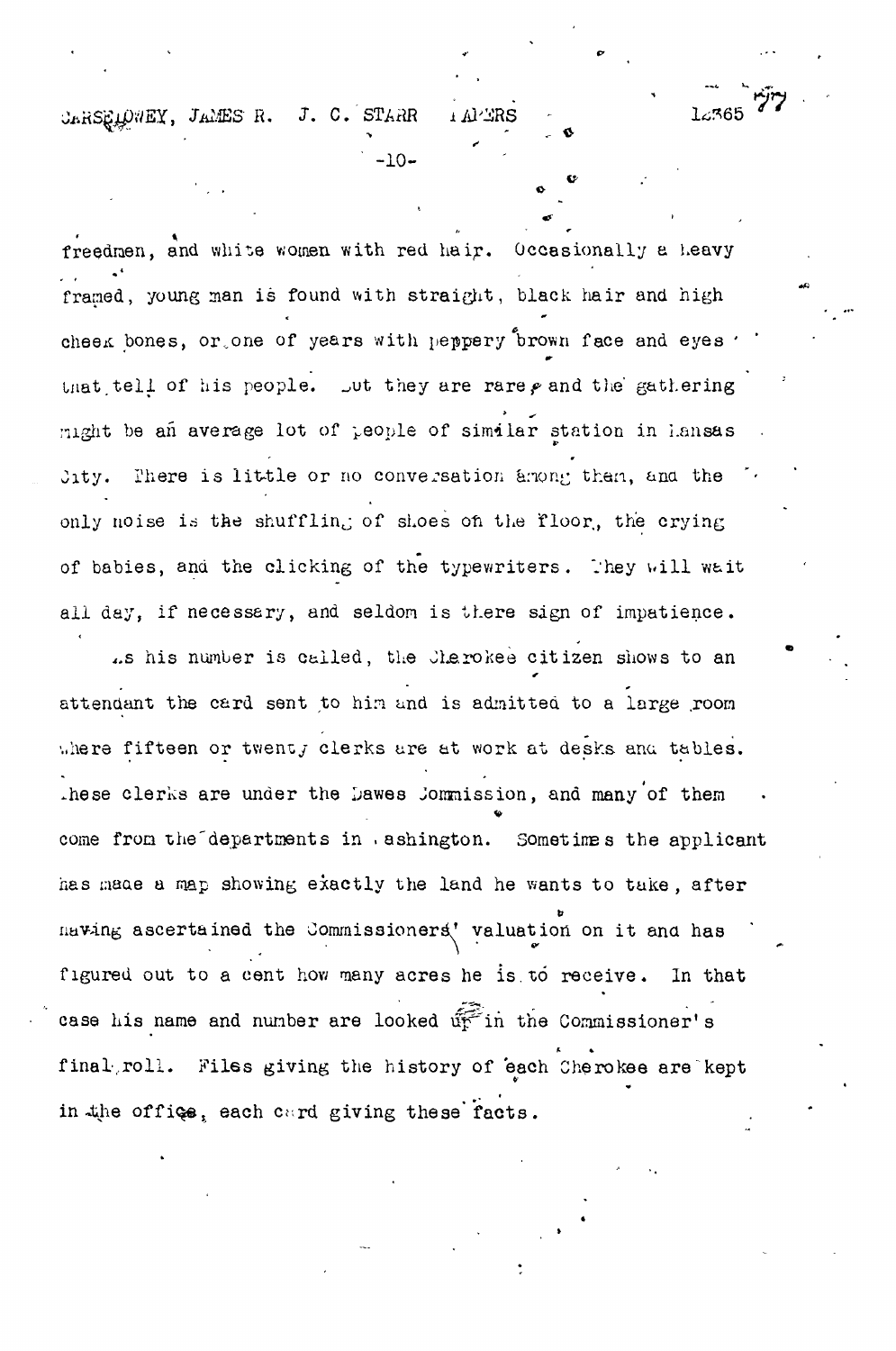CARSELOWEY, JAMES R. - J. C. STARR **TAPERS** 

 $-11-$ 

#### ARADA GENUSI EE FROVED AGAIN

Residence, post office, number on the pawes roll, name of lead of family, age, sex and blood must be proved again. in this connection it may be said that blood counts for little in the Cherokee allotment. The average citizen is about one thirty-second Jierokee, and many are one hundred and twenty-eighth Cherokee. Then on the card comes the date and name under the tribal enrollment, names of jarents under the tribe with year of each enrollment. Alone on the matter of names there was great trouble as the indians formerly. changed their names freely, and in many cases the head of the family had only a single name. In recent years most of them Thave translated their names into English, making it all the Uld Horse, Uld Sock, Jl Hing. 011-ee-cher is the way worse. they appear in the bawes roll. There are about fifty Sixkillers and pages of Smiths, followed close by Jinny, Snaketail and olf Snaketail. . olecat is a common name on the rolls, and shows what can be done by a translation of Cherokee into English.

When the applicant is found to have good standing on the card, a clerk looks up the maps of the land he has applied

78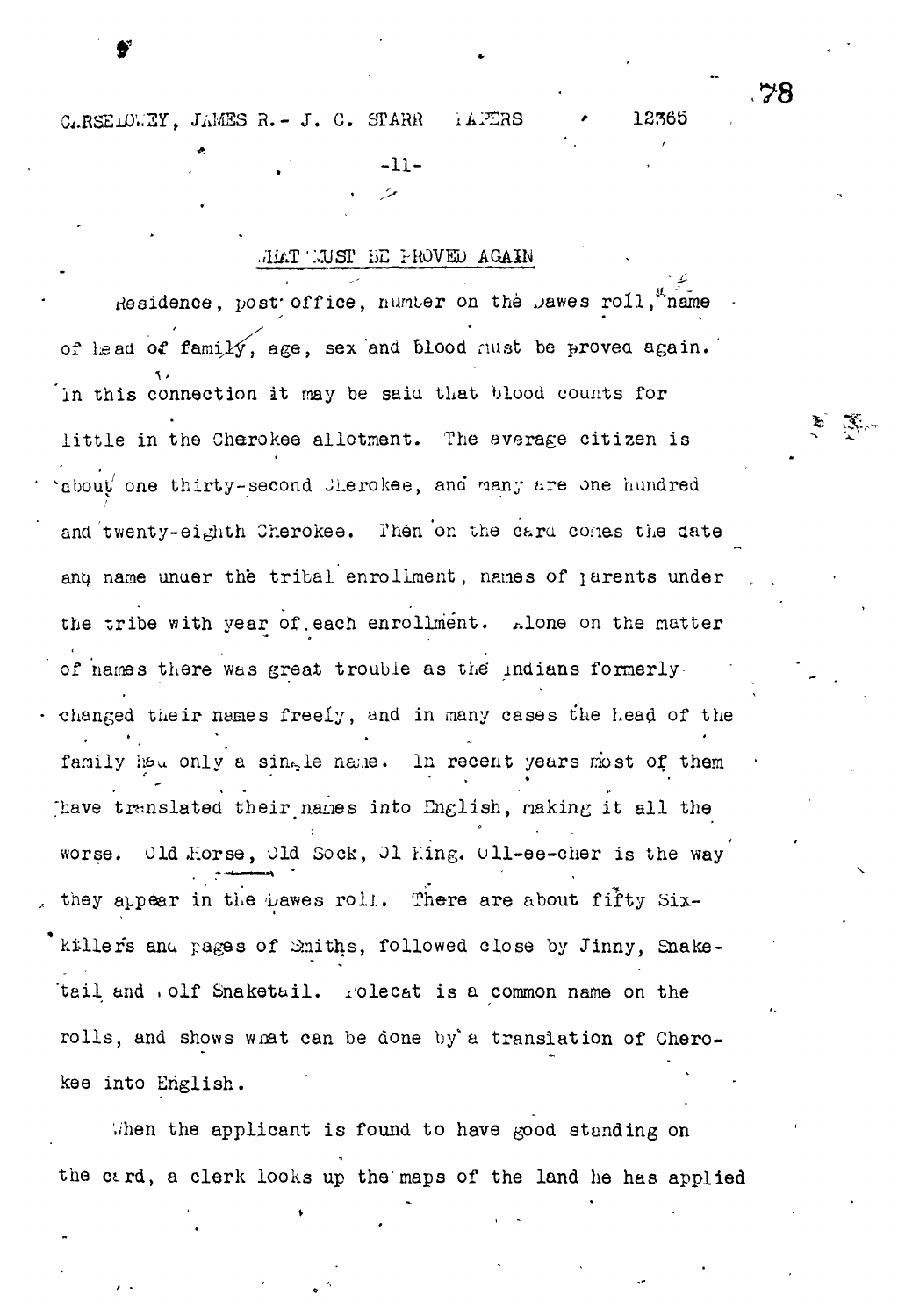CARSELOWEY, JAMES R. - J. C. STARR **RAPERS** 

12365

79

λ

for in order to see that it has not been allotted or set aside for other purposes.

⊸ک1-

It is the endeavor of the Commission to have the Indian choose land upon which he has made improvements and in case' there is a family to have the several allothents contiguous. On the application is again the name and roll number and situation of the land with Valuation. Under the law every allottee must retain four-sevenths of his land as a homestead for at least twenty-one gears and he must designate this foursevenths in his appliction. with everything satisfactory he is sworn to his application and given an examination, about as follows:

Testimony of in the matter of the application for allotment and homestead.

 $\cdot$  Q. what is your name?

what is your post office address?

has the person for whom you make this application living on the first day of September, 1902?

has the parson for whom you make this application ever been enrolled, or recognized as a citizen of the Choctaw, Chickasaw, Creek or Seminole Nation?

Has the person for whom you make this application received.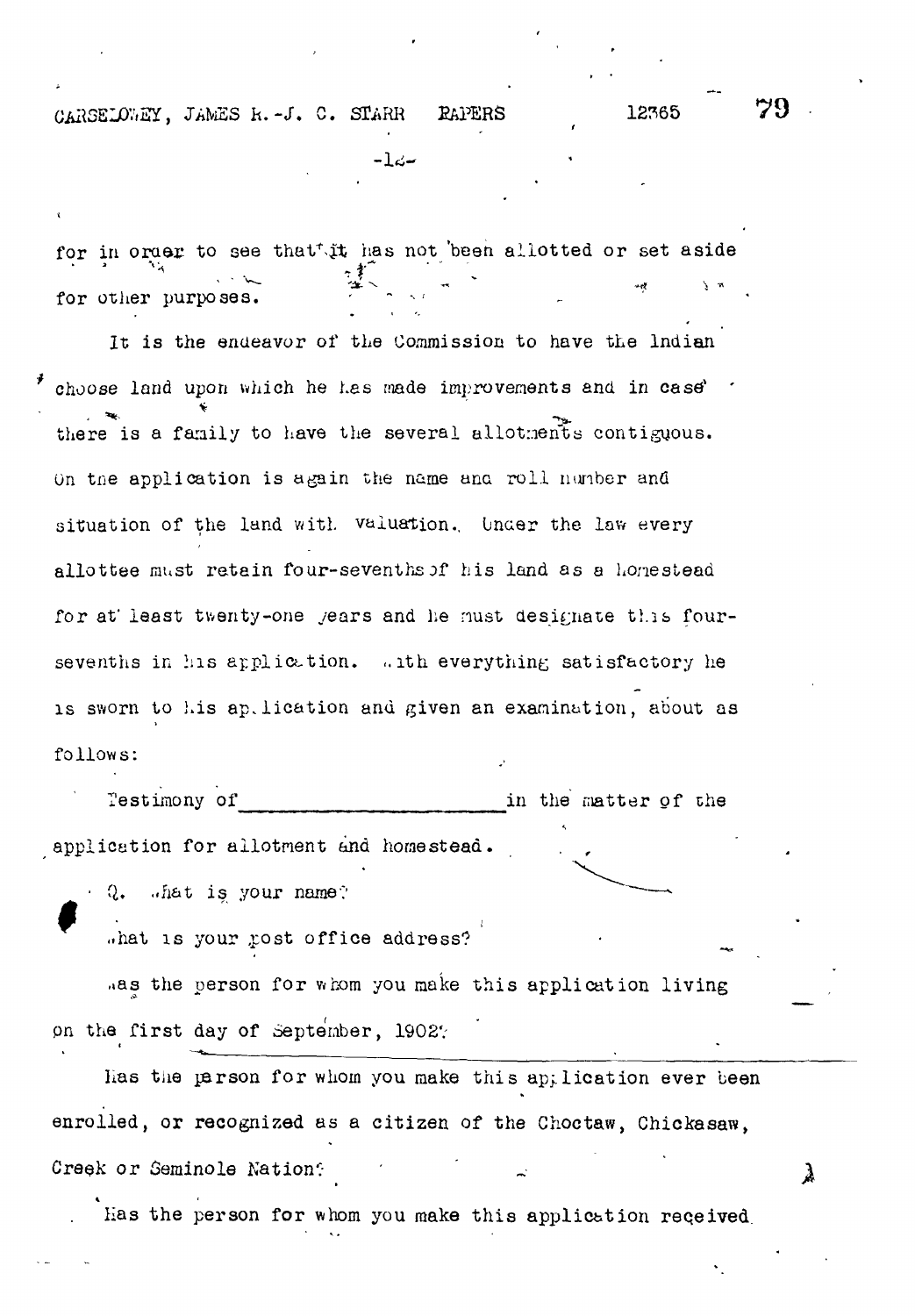CARSELOWEY, JAMES R.- J. C. STARR IAFERS

or applied for allotment of land in the Choctaw, Caickasaw, 6eminole or Creek Nation?

nre there any improvements on the land you have selected? ..hat do the improvements consist of? (If buildings,

 $-13-$ 

 $\frac{1}{12365}$  80

state whether house, barn, shea, etc.; cultivated land; state number of acres in cultivation, fencing; state whether enclosure cultivated, pasture or meadow land).

Q. Who was the owner of these improvements? (If all the improvements are owned by a person not a party to the application, state only the name of such an owner. If only a part of the improvements are owned by such a person, state name of owner ana describe the particular tract on which such improvements are located, giving post office address of owner in each instance}.

have you obtained permission'of (Kame of owner given in last answer) to select the land on which improvements are located?

Does anyone else claim this land, or any part of if. .are there any churches, school houses, or\*burial grounds on this land. ; (If answered affirmatively give description **t** of the ten-acre sub-division on which located).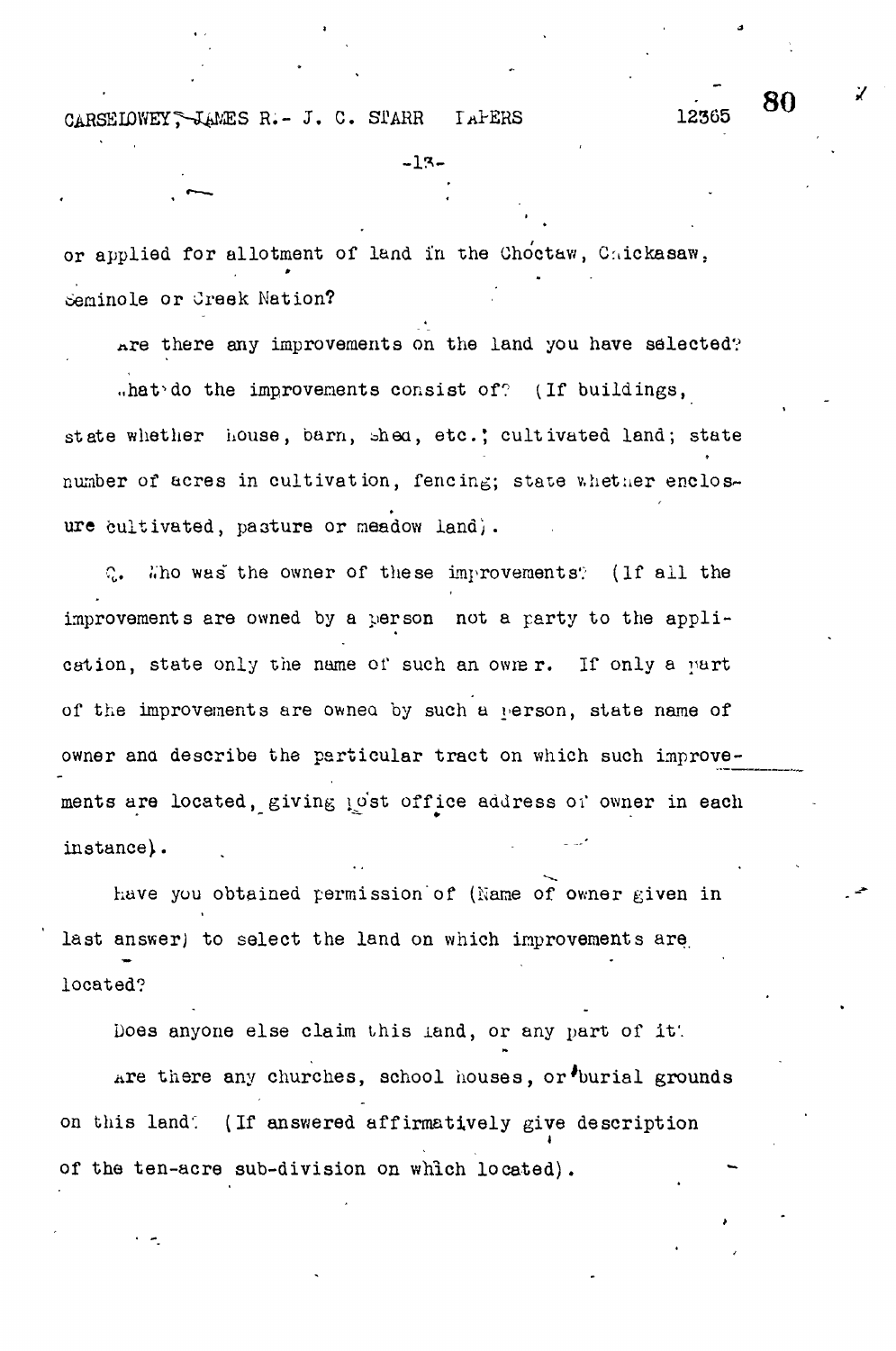CARSEIOWEY, JAMES R.  $-J. C.$  STARR  $.$  I.PERS

Is that portion of the land, which you have designated as a homestead suitable for a home?

-14.

81

12365

#### . MEN HE WILL RECEIVE A DEED

Then the Indian can go, and clerks again check over his case in the records and on the maps. In time he will receive a deed from the government for his allotment, and he can then lease to white men any or all of his allotment except his homestead with the following time limit: three years for grazing, ten for agriculture, fifteen for mineral purposes. The speculators are sure there is zinc and lead in the flint hills, the fifty cent an acre district,

All land is given in ten-acre lots. The allottee can take 130 acres of the \$2.50 land, for instance, in a strip ten acres wide, if someone else has not a prior claim to a part of it. Sometimes an allotment does not amount to .325.60 in value, in which event the allottee takes another piece somewhere else. For instance if a man selects 60 acres of  $\frac{4}{90}$ .00 land, he still has 220.00 due him and with that he can select 50 acres of 50 cent land miles away, if he wants to, but it must always be in 10 acre lots and as a result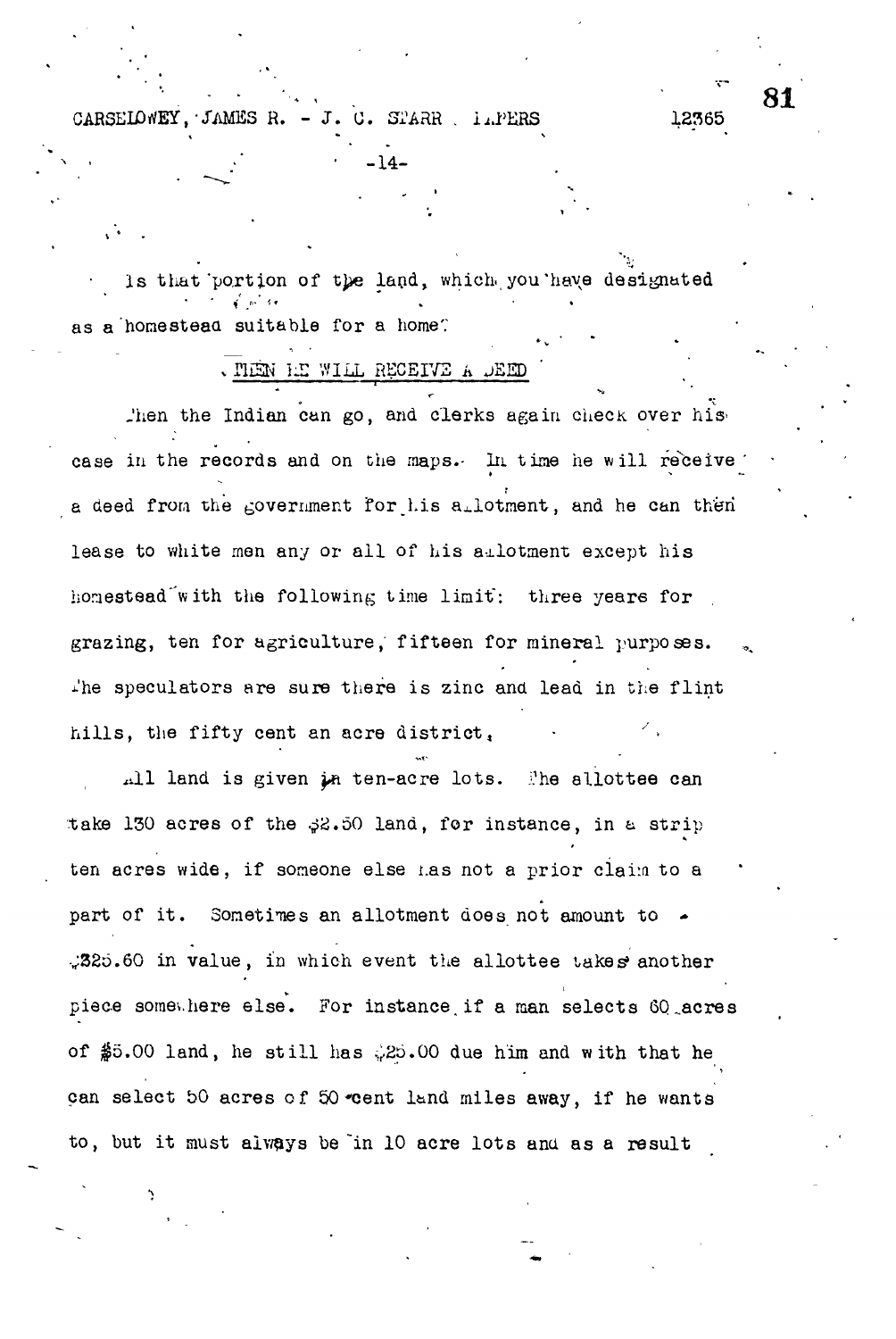OARSELOVEY, JAMES R. -J. C. TARR

there will be many small holdings of land scattered about territory.

**LAPERS** 

12365.

There the citizen has a family, he receives an additional allotment for his wife and minor children, born up to Deptember 1, That date was anhounced without warning by the Interior 1902. Department. A few years ago it was a get-rich-quick practice among some of the whites to marry into the Cherokee tribe, out the tribal council ended that by a law which made citizens of those who had married into the tribe before becember 16, 1595. while it was money in the Cherokee's pocket to have many cnildren, the families are small as a rule. The largest one on the rolls is probably that of a man and fife and eleven children. They received thirteen allotments.

in the Cherokee Strip payment of 1894, one man appeared with two wives and elghteen children, giving him twenty shares in the tribe's eight and one-half million dollars. He could see no cause for the clerk's lauthter when he carried 35000 up the street to the bank.

All of the Cherokee are not enough advanced to make maps of the land they have selected, and then there is more trouble.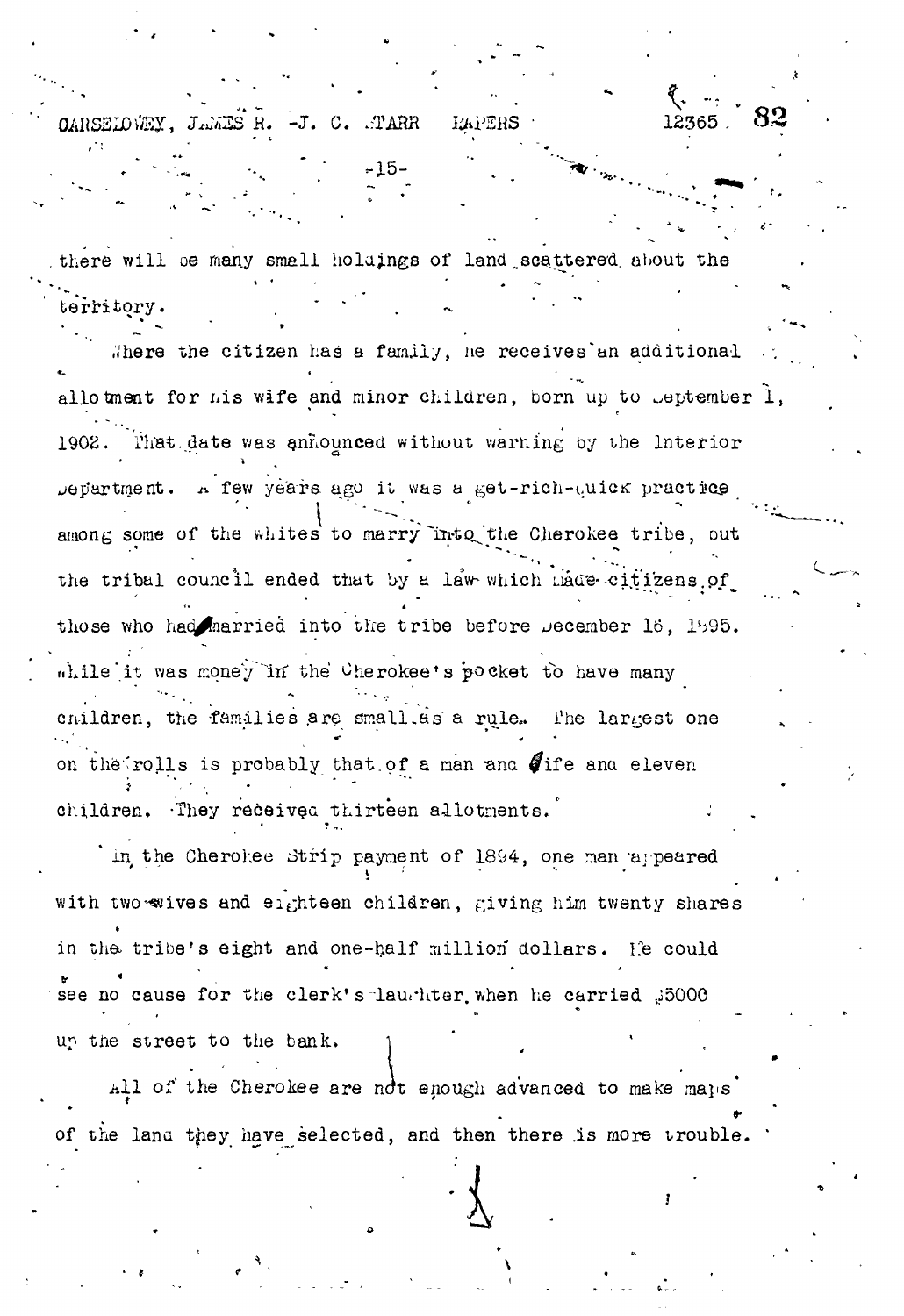CARSELOWLY, JAMES R. -J. C. STARK  $...$  $FRR$  $-12365$ 

 $-10-$ 

".here is this land you want?" The clerk asked one aged. citizen. Tiwelve miles from wtilmedl." "Thich way, north, "No, west," the said in the talkative unner of the south?" "Northwest or southwest?" "Don't know," he said. Indian.

## FURCING IT ULP OF IIM

Is there a stream on the land? How far is your rouse from the creek: Any cultivated land! Any timer" The clerk asked that Indian questions until he las finally iven a hint of description of the allotment he wants. This the clue he finds the Indian's place on the section map, which shows every stream and improvement and gives him a certificate of allotment. Then that allotment is finally approved by the makes formission, a deed approved again by the Secretary of the Interior and the 1 Jommission is given to the Cherokee.

Of course there are suits over this distribution of an estate - contests by the hundreds. Dometimes it is the effort of a man to prove himself a Jierokee, and again it is the effort of the Cherokees to prove that one enrolled is on the rolls wrongfully. Again the Dawes Commission may find someone apparent ly sliding in thd make him prove his rights.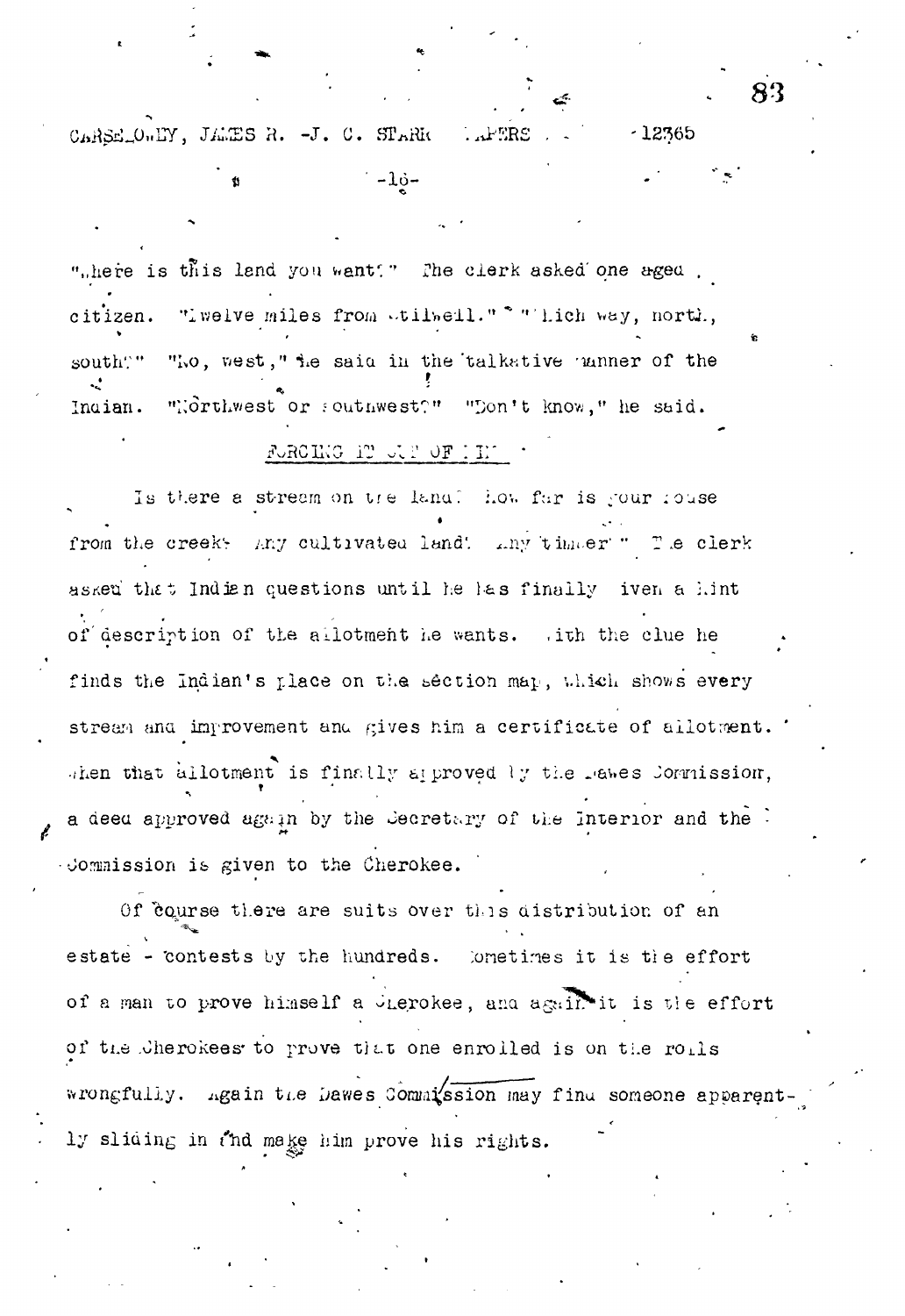84

 $12365$ 

CARSELOWEY, JAMES R. -J. C. STARR AN ERS

The Cherokees have their attorneys, .... Lastings and lterr, both citrzens, who look after the tribe's r interest in enrollment and allotment. Dvery accitional citizen means a loss to the tripe, for the lands that remain after apportionment will belong to the tribe and the noney they gring will go into the treasury for distribution.

 $-17-$ 

.hen a man las been refused enrollment, his case is neard by attorneys of the Commission and testimony is taken as in any of the Ligher courts. Len the Dawes Colmission Lake's its decision, the tribe may a peal or the man may a peal. Under such circumstinces the juestion goes to the Lecretary of Interior, we called sion is final. : undreas of these cases remainsto be settled. Allotments are reserved for the sensition are attempting to prove citizenship, and they will receive their land when teir claim are uplels. Lere they fail, the land will go to some other allottee or 'e in the surplus.

an an studioù ar ar m

The next hot aill suffer artient and under the new order of things are, as a rule, the whites allo have married themselves into citizenship. Under the old tribal laws, a citizen filt fence in as much land as he could cultivate and besides